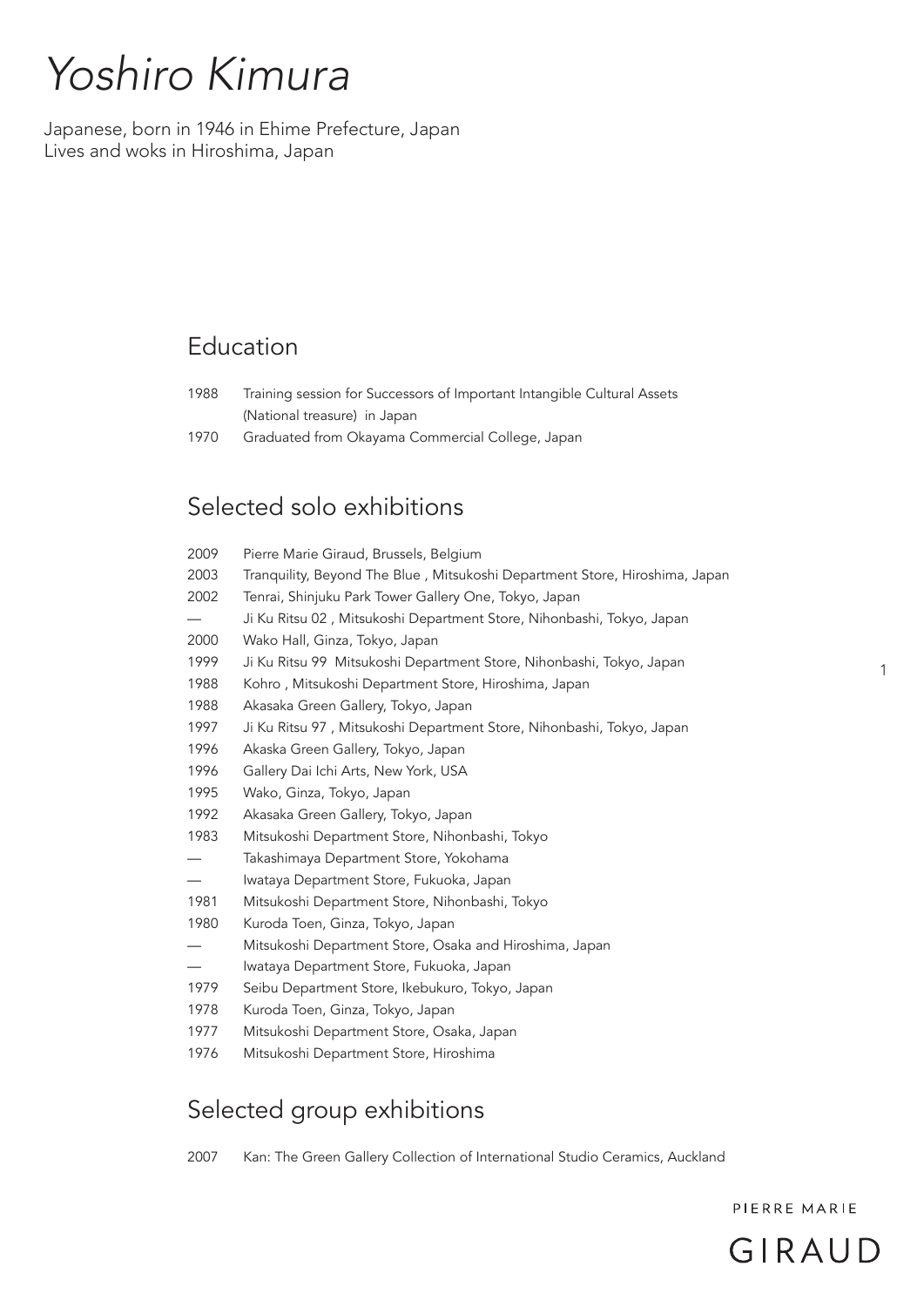|      | War Memorial Museum, New Zealand                                                |
|------|---------------------------------------------------------------------------------|
| 2006 | Quintessence of Modern Japanese Ceramics, Ibaraki Ceramic Art Museum,           |
|      | Japan                                                                           |
|      | Toji : avant-garde et tradition de la ceramique japonaise, Musée National de la |
|      | Céramique, Sèvres, France                                                       |
| 2004 | Exhibition, lecture and workshop, Qatar National Council for Culture, Art and   |
|      | Heritage, Visual Art Center in Doha, Qatar                                      |
| 2003 | Exhibition, lecture and workshop, Word Ceramics Exhibition Foundation,          |
|      | Ichon, South Korea                                                              |
| 2000 | Japanese Art of Tea, Helsinki City Art Museum, Finland                          |
| 1999 | Desk Top Space '99, Contemporary Art NIKI, Tokyo, Japan                         |
|      | Exhibition, lecture and workshop, Japan foundation Japan-Spain Cultural         |
|      | Center of Salamanca University, Spain                                           |
|      | Exhibition, lecture and workshop, Japan Foundation in Monsaraz, Portugal        |
|      | Expression of Glaze and Beauty of Ceramic Arts, Shigaraki Ceramic Cultural      |
|      | Park, Shiga, Japan                                                              |
|      | Blue Exhibition Utakai-Hajime, Imperial Palace, Jingu Museum, Mie, Japan        |
|      | 70-members, Hiroshima, Fukuya Department Store, Hiroshima, Japan                |
|      | 20 years of City Museum, Higashi- Hiroshima Museum of Art, Hiroshima, Japan     |
|      | Contemporary Ceramic Arts of Japan, Venlo City Museum, The Netherlands          |
|      | 100 Contemporary Japanese Applied Fine Arts, Espace des Arts Mitsukoshi         |
|      | Etoile, Paris, France                                                           |
| 1998 | Contemporary Japanese Traditional Ceramic Arts Exhibition, Agency for           |
|      | Cultural Affairs, Ankara and Istanbul, Turkey                                   |
|      | Retrospective Prefectural Exhibition, Hiroshima Museum of Art, Hiroshima,       |
|      | Japan                                                                           |
|      | Ehime-Hiroshima Friendship Events commemorative of Shimanami-Kaido              |
| 1997 | Tableware Festival '97,'98,'99, Tokyo Dome, Tokyo, Japan                        |
| 1996 | Rin - Beauty of Japanese Ceramic Art, Shigaraki Ceramic Cultural Park, Shiga,   |
|      | Japan                                                                           |
|      | Chawan, Mitsukoshi Department Store, Hiroshima, Japan                           |
| 1995 | First Ji Ku Ritsu '95 Mitsukoshi Department Store, Nihonbashi, Tokyo, Japan     |
| 1994 | Honorable Cyugoku District Exhibition of Japanese Traditional Arts and Craft;   |
|      | also in 1996, 99                                                                |
|      | Desk Top Space III Seibu Department Store, Ikebukuro, Tokyo, Japan              |
| 1992 | Selected for 100 Contemporary Ceramic Works in Japan                            |
|      | Espace des Arts Mitsukoshi Etoile, Paris and Mitsukoshi Department Store,       |
|      | Nihonbashi, Tokyo                                                               |
| 1991 | Hiroshima Art Grant '90 Award, Fukuya Department Store, Hiroshima, Japan        |
|      | Meme Pool Exhibition Beauty of Japan, From Viewpoint to Postmodern Time,        |
|      | Ohararyu Kaikan, Aoyama, Tokyo, Japan                                           |
|      | World Ceramic Art Festival Ohtsu Seibu Hall, Shiga, Japan                       |
| 1990 | Full View and Prospect of Ceramic Art of Heisei, From Masters and New           |
|      | Leaders to Tomorrow's Standard-bearers, Tenmaya Department Store,               |
|      | Okayama, Japan                                                                  |
| 1987 | Contemporary Japanese Ceramic by Japan Foundation, USA and Eastern              |
|      | Europe                                                                          |

 $\overline{c}$ 

PIERRE MARIE

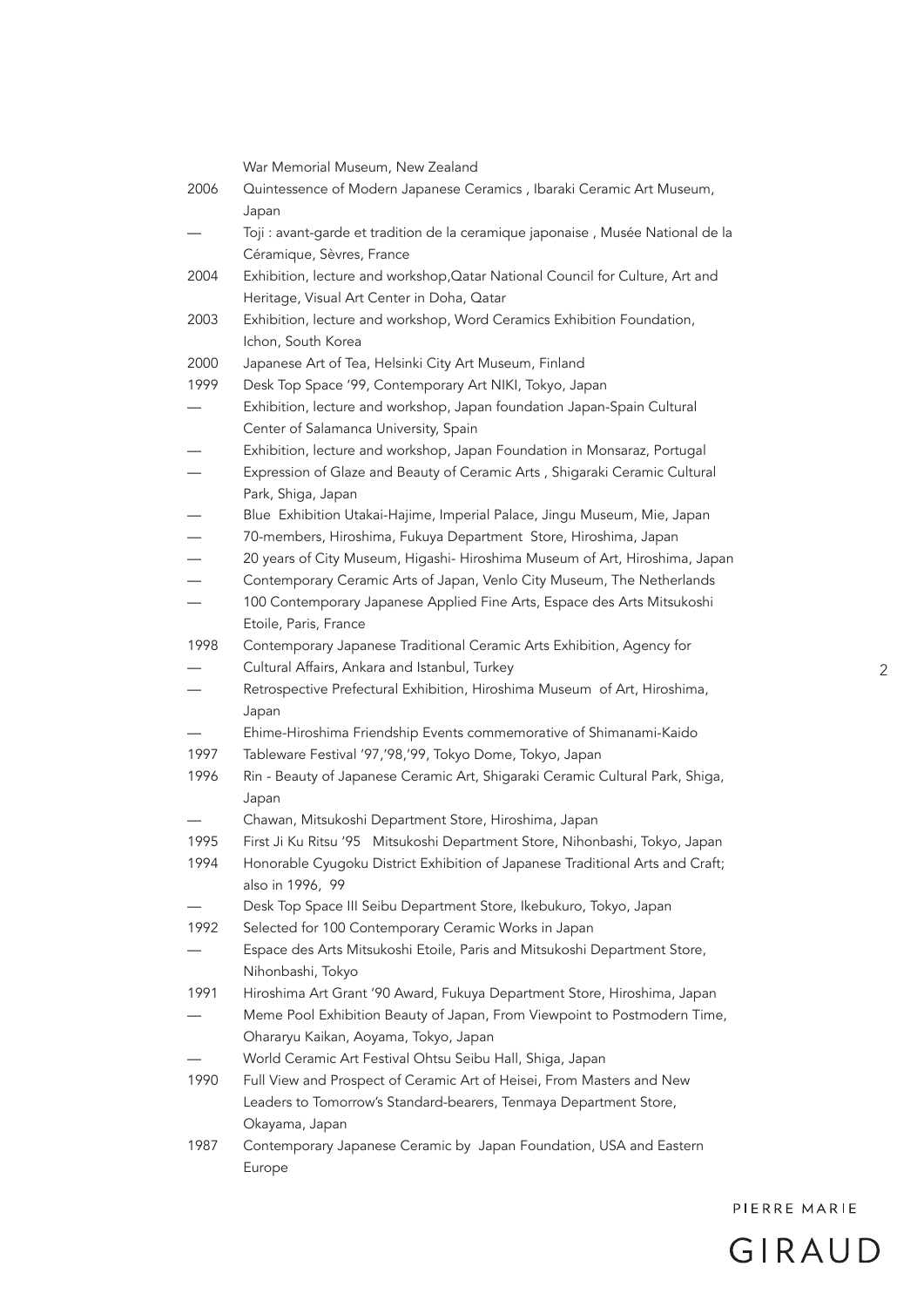- Heikyu no Fu, Mitsukoshi Department Store, Nihonbashi, Tokyo, Japan
- Objet for Space on the Desk, Seibu Department Store, Shibuya, Tokyo, Japan
- 1986 Honorable Contemporary Pottery Exhibition in the San- yo, San-in District of Japan, Hiroshima; also in 1991 and 1996
- 1985 Invited to a party sponsored by the Prime Minister of Japan for active artists, Tokyo, Japan
- 1983 Honorable exhibitor in the Hiroshima Prefectural art Exhibition, Hiroshima, Japan
- 1981 Entered in the Showa Era Pottery Exhibition

#### Awards and prizes

| 2005                               | 62nd Chugoku Culture Prize, Hiroshima, Japan                                 |  |
|------------------------------------|------------------------------------------------------------------------------|--|
| 2003                               | Sanyou Press Culture Prize, Japan                                            |  |
| 2002                               | Sanyou Press Culture Prize, Japan                                            |  |
| 2001                               | Kanashige Toyo Prize                                                         |  |
|                                    | Prize The 1st World Ceramic Biennale 2001 Korea International Competition,   |  |
|                                    | South Korea                                                                  |  |
| 2000                               | Prize of Bronze the Exhibition of the Sixth Taiwan Golden Ceramics Awards, T |  |
|                                    | aipei, Taiwan                                                                |  |
| 1994                               | Hiroshima Culture Prize, Japan                                               |  |
| 1991                               | Prize 47th Faenza International Ceramic Art Biennale, Italy                  |  |
|                                    | Prize Fletcher Challenge International Ceramic Art Exhibition, New Zealand   |  |
| 1990                               | Hiroshima Art Grant 90 Award, Japan                                          |  |
| 1989                               | Quasi Grand Prize, 1st Ceramics Biennial '89, Aichi, Japan                   |  |
|                                    | 1985, 1988, 1992                                                             |  |
|                                    | Prize of Encouragement, Exhibition of Contemporary Tea Ceremony Art Forms,   |  |
|                                    | Tanabe Museum                                                                |  |
|                                    | Hiroshima Culture Prize of Encouragement                                     |  |
| 1984,1993                          |                                                                              |  |
|                                    | Prize of Excellence, Exhibition of Contemporary Tea Ceremony Art Forms,      |  |
|                                    | Tanabe Museum, Shimane                                                       |  |
|                                    | Prize of Encouragement Japanese Traditional Arts and Crafts Exhibition       |  |
| 1981, 1982                         |                                                                              |  |
|                                    | Prize of Encouragement Hiroshima Prefectural Art Exhibition ; also in        |  |
| 1980                               | Special Prize of the 10th Anniversary of the Hiroshima Prefecture Craftsmen  |  |
|                                    | Association                                                                  |  |
| 1979                               | Awarded membership of the Japan Arts and Crafts Association                  |  |
| 1978                               | Prize Cyunichi International Ceramic Art Exhibition                          |  |
| 1977, 1980, 1982, 1985, 1987, 1990 |                                                                              |  |
|                                    | Cyugoku District Exhibition Prize of Japanese Traditional Arts and Crafts    |  |
|                                    | Grand Prize, Hiroshima Prefectural Art Exhibition                            |  |
| 1976                               | First Prize, Exhibition of JapaneseTraditional Arts and Crafts               |  |

GIRAUD